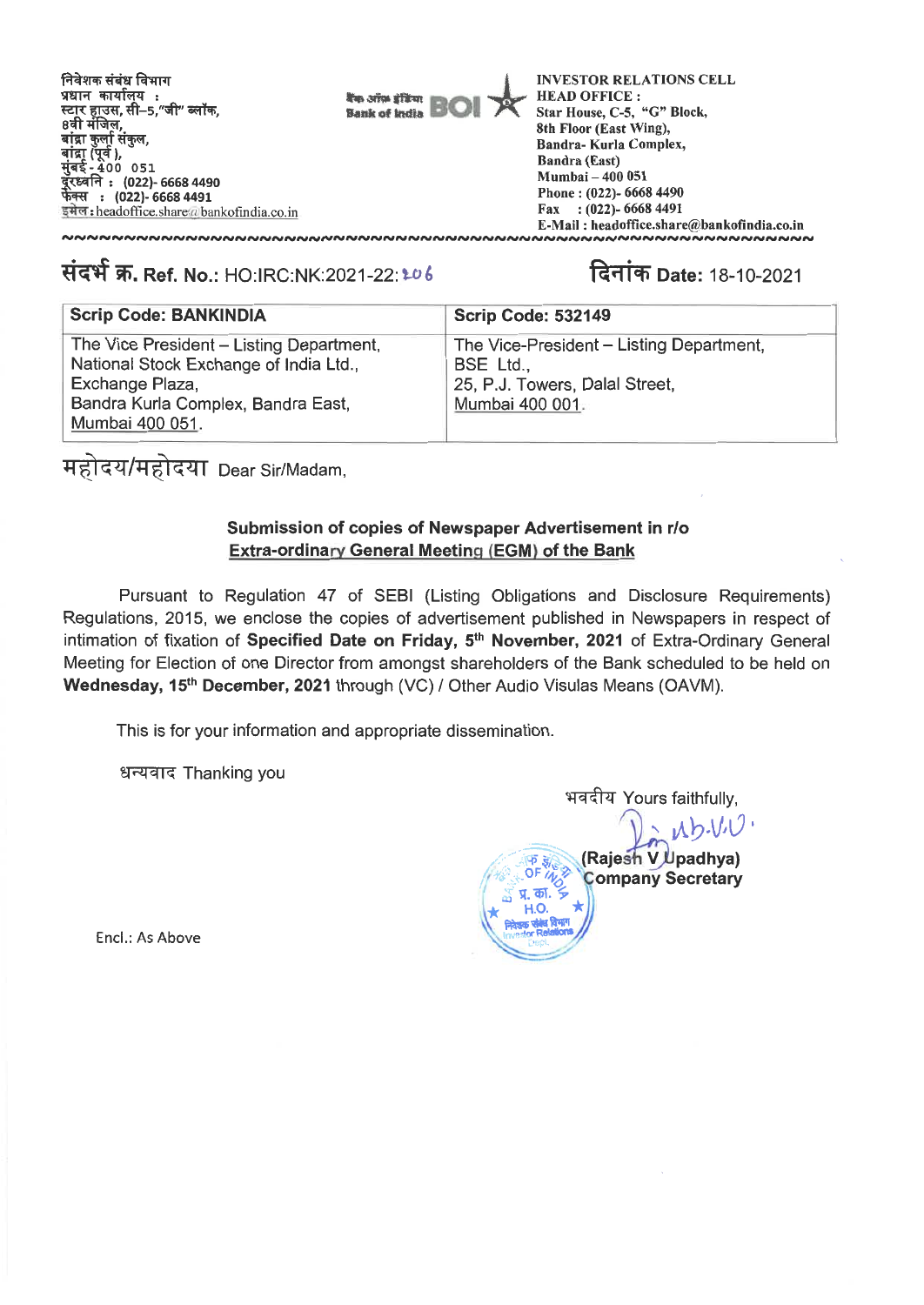#### Head Office : Star House, C-5, G-Block, Bandra-Kurla<br>Complex, Bandra (E), Mumbai - 400 051. **Bank of India BOI** Vatirmship beyond banking **NOTICE NOTICE OF SPECIFIED DATE - ELECTION OF ONE DIRECTOR OF THE BANK FROM AMONGST SHAREHOLDERS OTHER THAN THE CENTRAL GOVERNMENT TO BE CONDUCTED AT THE EXTRA-ORDINARY GENERA MEETING TO BE HELD ON WEDNESDAY, 15TH DECEMBER, 2021**  Pursuant to Regulation 12 of Bank of India (Shares & Meetings) Regulations, 2007 (Bank's Regulations), as amended, Notice is hereby given that **Friday, 05th November, 2021** has been fixed as the **Specified Date** for the purpose of determining the shareholder's who shall be entitled to participate **(i.e nominate, contest and vote)** in the Election of **ONE** Director of Bank of India, to be elected by the Shareholders other than the Central Government from amongst themselves to be conducted pursuant to Section 9 (3) (i) of the Banking Companies (Acquisition and Transfer of Undertakings) Act 1970, Nationalised Banks (Management & Miscellaneous Provisions) Scheme, 1970, Bank's Regulations, RBI Notifications and 001 Guidelines issued in this regard, to **be**  conducted at the Extra-Ordinary General Meeting (EGM) to be held on Wednesday, 15th December, 2021 through Video Conferencing / Other Audio Visual Means, hereinafter called as 'e-EGM". The Head Office of the Bank shall be the deemed venue **of** the Meeting. In view of the prevailing COVID 19 pandemic situation and restrictions on the movements apart from social distancing, MCA (Ministry of Corporate Affairs) vide their General Circular No. 2/4/2020-CL-V dated 5th May 2020 and further clarification vide General circular No. 2/6/2020-CL-V dated 13th January 2021 has permitted to hold AGM / EGM through Video Conferencing (VC) or other audio visual means (OAVM) till 31st December, 2021. SEBI has also permitted this relaxation vide their Circular No. SEBVHO/CMD2/CIR/P/2021/11 dated January 15,2021 permitted the listed entities to hold their AGM / EGM through VC / OAVM for the calendar year 2021 and relaxed certain provisions related to sending of notices. The Electronic copies of the Notice of EGM will be sent to all the shareholders whose email addresses are registered with the Bank/ Depository Participant(s). Shareholders holding shares in dematerialized mode and whose e-mail ids are not registered are requested to register their email addresses and mobile numbers with their relevant depositories through their depositary participants. Shareholders holding shares in physical mode are requested to demat their holdings/furnish their email addresses and mobile numbers with the Bank's Registrar and Transfer Agents on or before Friday, 05th November, 2021. **Property of Sun BOI** *Redisor* **and the Sun of Strategy of the Sun of Strategy of the Sun of Strategy of the Sun of Strategy of the Sun of Strategy of the Sun of Strategy of the Sun of Strategy of the Sun of the Sun of th जा**ण्यी।

The Notice of EGM will also be made available on Bank's website www.bankofindia.co.inand on the website of Stock Exchanges i.e. www.nseindia.com and www.bseindia.com.

Shareholders will have an opportunity to casttheir vote remotely on the business as set forth in the Notice of the EGM through electronic voting system. The manner of voting remotely for shareholders holding shares in dematerialized mode, physical mode and **for** shareholders who have not registered their email addiesses will be provided in the Notice to the shareholders. The details will also be made available on the website of the Bank. Shareholders are requested to visit www.bankofindia.co.in to obtain such details Shareholders may please note that in terms of the aforementioned, the Bank will not be sending physical copies of EGM Notice to the Shareholders.<br>Place: Mumhai

**Place: Mumbai For Bank Of India Place: Mumbai For Bank Of India <br>
Date : 16.10.2021 Managing Director & Managing Director & CEO** 



\* ।<br>अक्षा अपने कार्यालय: स्टार हाउस, सी−5 जी–स्लॉक<br>अक्षा अपने कार्या-कुर्ला कॉम्पलेक्स, बांद्रा (ई), मुंबई–400 051

f41R-ti q, It TRETRT - tfig \*1166i t 3raTETT 3TRT 9141%41.(9 -4.t' ,1 T171'4E5 के एक निदेशक का चुनाय **युधवार, 15 दिसंबर 2021 को आयोजित होने**<br>- वाली अतिरिक्त साधारण आम बैठक में किया जाएगा।

यैंक ऑफ इंडिया (शेगर एंड मीटिंग्स) विनियमों, 2007 (बैंक विनियमों) के विनियमन 12 के<br>अनुसार, जैसा कि संशोधित किया गया है, एतद् द्वारा शूबित किया गया है कि शुक्रवार, 9.5 नवंबर,<br>अनुसार, जैसा कि संशोधित किया गया है, एतद् द्वा का प्रधान कार्यालय बैठक का स्थल माना जायेगा।<br>माजदा कोविड— 19 महाभारी की स्थिति और सोशल डिस्टॅसिंग के अलावा आंदोलनों पर प्रतिबंधों

मंजूदा जांवड—19 महामंथा का स्थात आए सांशल (इस्टांसगर अलावा आदारतना पर प्रातरूप<br>को देखते हुए एमसीए (कॉर्पीसेट मामलों का मंत्रालय), अपने 'सामान्य परिपत्र संख्या<br>2/4/2020–सीएल–वी दिनांक 5 मई 2020 के माध्यम से और 13 जनवरी 202 सामान्य परिपत्र संख्या 2/6/2020–सीएल–नी दिनांकित 13 जनवरी 2021 के माध्यम से 31<br>दिसंबर, 2021 तक बौडियो कॉन्फ्रेंसिंग (वीसी) या अन्य ऑडियो नाध्यम से एजीएन /ईजीएम<br>आयोजित करने की अनुमति दी गई है। सेबी ने अपने अंदिय नांस्य संख

ईजीएम की सूचना की इलेक्ट्रॉनिक प्रतियां उन सभी शेयरधारकों को भेजी जाएंगी जिनके ई $\rightarrow$ ने ईजीएम की सूचना की इलेक्ट्रॉनिक प्रतियां उन सभी शेयरधारकों को भेजी जाएंगी जिनके ई—मेल<br>पत घँक/निक्षपागार प्रतिभागी(याँ) के साथ पंजीकृत ही डीमैंटे प्रणाली में शेयर रखने शेयरधारकों<br>निवेधपागर प्रतिभागियों के माध्यम से अपने प्र teiagr4849a\*-vR141i,444il\*ter - -dism7mt

 $\frac{1}{6}$ जीएम की सूचना बैंक की वेबसाइट www.bankolindia.co.in और स्टॉक एक्सचेंजों यानी wand an igain and an and an ingle www.bankomiola.com on com on the wall of the wall of the wall of the wall of t<br>की वेबसाइट www.nseindia.com और www.bseindia.com पर भी उपलब्ध कराई

.<br>शेयरधारकों को इलेक्ट्रॉनिक मतदान प्रणाली के माध्यम से ईजीएम की सूचना में स्थापित तरीके पर दूर से अपना वोट डॉलने का अबसर मिलेगा। डिमेट रूप, भौतिक रूप में तैयर रखने वाले<br>शेयरपारकों के लिए और शेयरपारकों के लिए जो अपने ईमैल पत्रे पंजीकृत नहीं किए हैं, उनके लिए<br>दूर से मतदान करने का तरीका शेयरपारकों को स

7144 : tat IA, tra zrm of -1i4,: **16.10.2021** fraiw Ityrew atri tilt\*